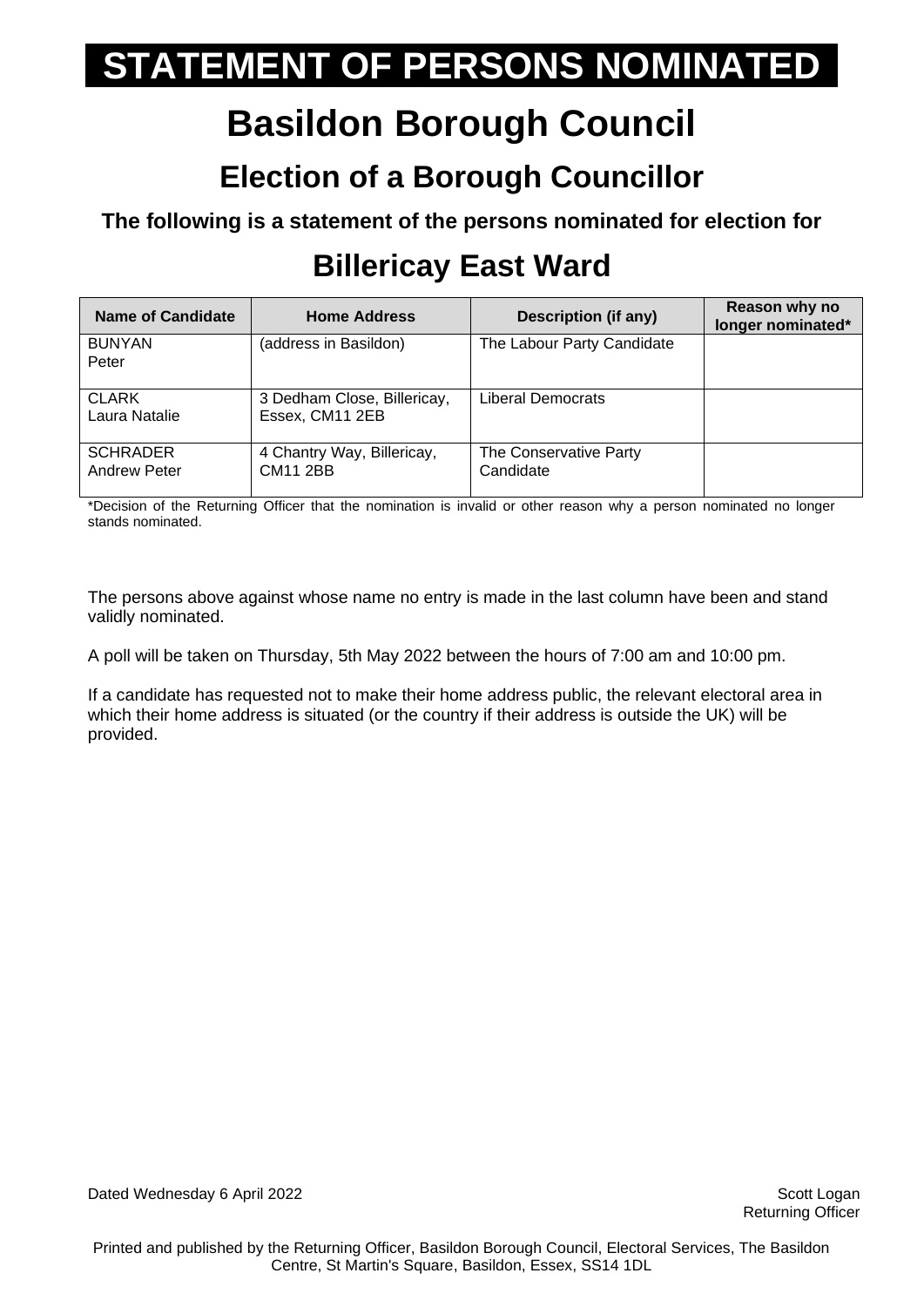## **Basildon Borough Council**

#### **Election of a Borough Councillor**

**The following is a statement of the persons nominated for election for**

### **Billericay West Ward**

| <b>Name of Candidate</b>         | <b>Home Address</b>                             | Description (if any)                | Reason why no<br>longer nominated* |
|----------------------------------|-------------------------------------------------|-------------------------------------|------------------------------------|
| <b>BUNYAN</b><br>Sally           | (address in Basildon)                           | The Labour Party Candidate          |                                    |
| <b>HEDLEY</b><br>Anthony Michael | 25 Prower Close, Billericay,<br>Essex, CM11 2BU | The Conservative Party<br>Candidate |                                    |
| <b>NICKLIN</b><br>Timothy John   | (address in Basildon)                           | Liberal Democrats                   |                                    |

\*Decision of the Returning Officer that the nomination is invalid or other reason why a person nominated no longer stands nominated.

The persons above against whose name no entry is made in the last column have been and stand validly nominated.

A poll will be taken on Thursday, 5th May 2022 between the hours of 7:00 am and 10:00 pm.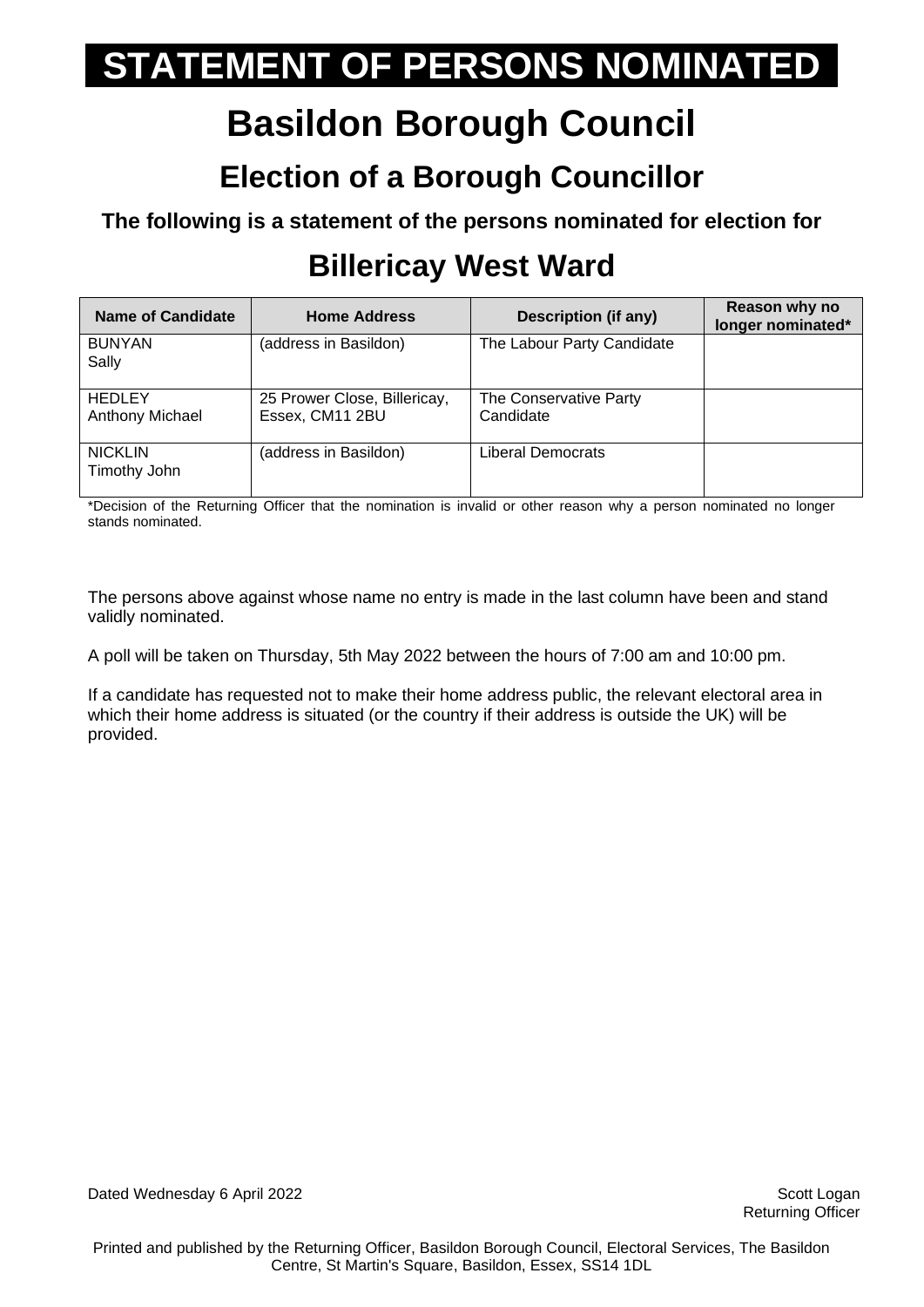## **Basildon Borough Council**

#### **Election of a Borough Councillor**

**The following is a statement of the persons nominated for election for**

#### **Burstead Ward**

| <b>Name of Candidate</b>          | <b>Home Address</b>                                                    | Description (if any)                | Reason why no<br>longer nominated* |
|-----------------------------------|------------------------------------------------------------------------|-------------------------------------|------------------------------------|
| <b>BAGGOTT</b><br>Andrew Simon    | 2 Raven Lane, Billericay,<br>Essex, CM12 0JD                           | The Conservative Party<br>Candidate |                                    |
| <b>DAFFIN</b><br>Christopher John | Dagmar, Green Lane, Little<br>Burstead, Billericay, Essex,<br>CM12 9TT | Liberal Democrats                   |                                    |
| <b>REID</b><br>Malcolm            | (address in Basildon)                                                  | Labour Party                        |                                    |

\*Decision of the Returning Officer that the nomination is invalid or other reason why a person nominated no longer stands nominated.

The persons above against whose name no entry is made in the last column have been and stand validly nominated.

A poll will be taken on Thursday, 5th May 2022 between the hours of 7:00 am and 10:00 pm.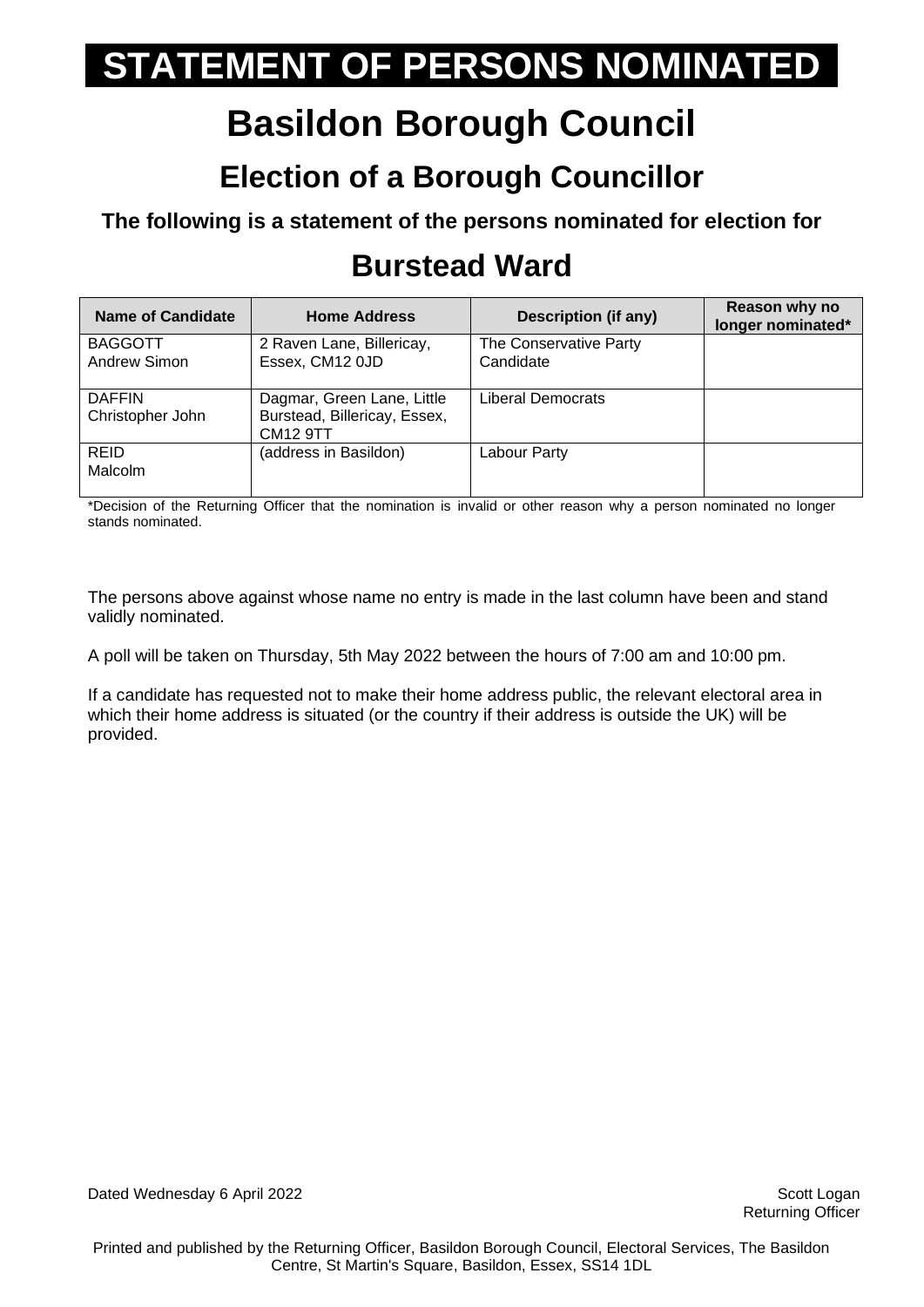## **Basildon Borough Council**

#### **Election of a Borough Councillor**

**The following is a statement of the persons nominated for election for**

### **Crouch Ward**

| <b>Name of Candidate</b>            | <b>Home Address</b>                                                  | <b>Description (if any)</b>         | Reason why no<br>longer nominated* |
|-------------------------------------|----------------------------------------------------------------------|-------------------------------------|------------------------------------|
| <b>HILTON</b><br>Tracey             | (address in Basildon)                                                | Labour Party                        |                                    |
| <b>SARGENT</b><br>Terri Lilian Joan | 81 Lower Street, Noak<br>Bridge, Basildon, Essex,<br><b>SS15 4BD</b> | The Conservative Party<br>Candidate |                                    |

\*Decision of the Returning Officer that the nomination is invalid or other reason why a person nominated no longer stands nominated.

The persons above against whose name no entry is made in the last column have been and stand validly nominated.

A poll will be taken on Thursday, 5th May 2022 between the hours of 7:00 am and 10:00 pm.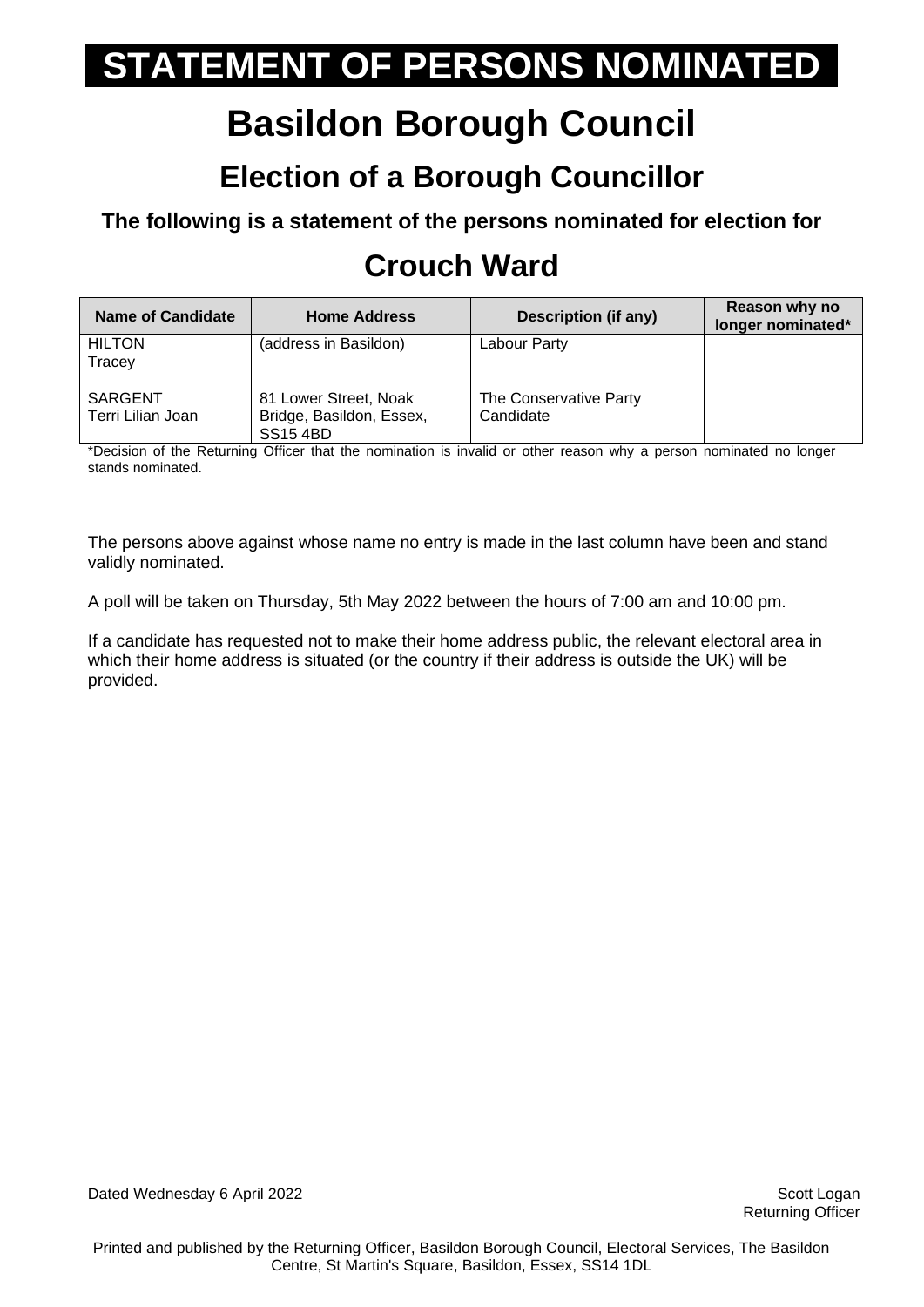## **Basildon Borough Council**

#### **Election of a Borough Councillor**

**The following is a statement of the persons nominated for election for**

### **Fryerns Ward**

| Name of Candidate                | <b>Home Address</b>   | <b>Description (if any)</b>         | Reason why no<br>longer nominated* |
|----------------------------------|-----------------------|-------------------------------------|------------------------------------|
| <b>HOWARD</b><br>Vivien Jennifer | (address in Basildon) | Liberal Democrats                   |                                    |
| KIRKMAN<br>David Thomas          | (address in Basildon) | Labour and Co-operative Party       |                                    |
| <b>SANDHU</b><br>Sandeep Singh   | (address in Basildon) | The Conservative Party<br>Candidate |                                    |

\*Decision of the Returning Officer that the nomination is invalid or other reason why a person nominated no longer stands nominated.

The persons above against whose name no entry is made in the last column have been and stand validly nominated.

A poll will be taken on Thursday, 5th May 2022 between the hours of 7:00 am and 10:00 pm.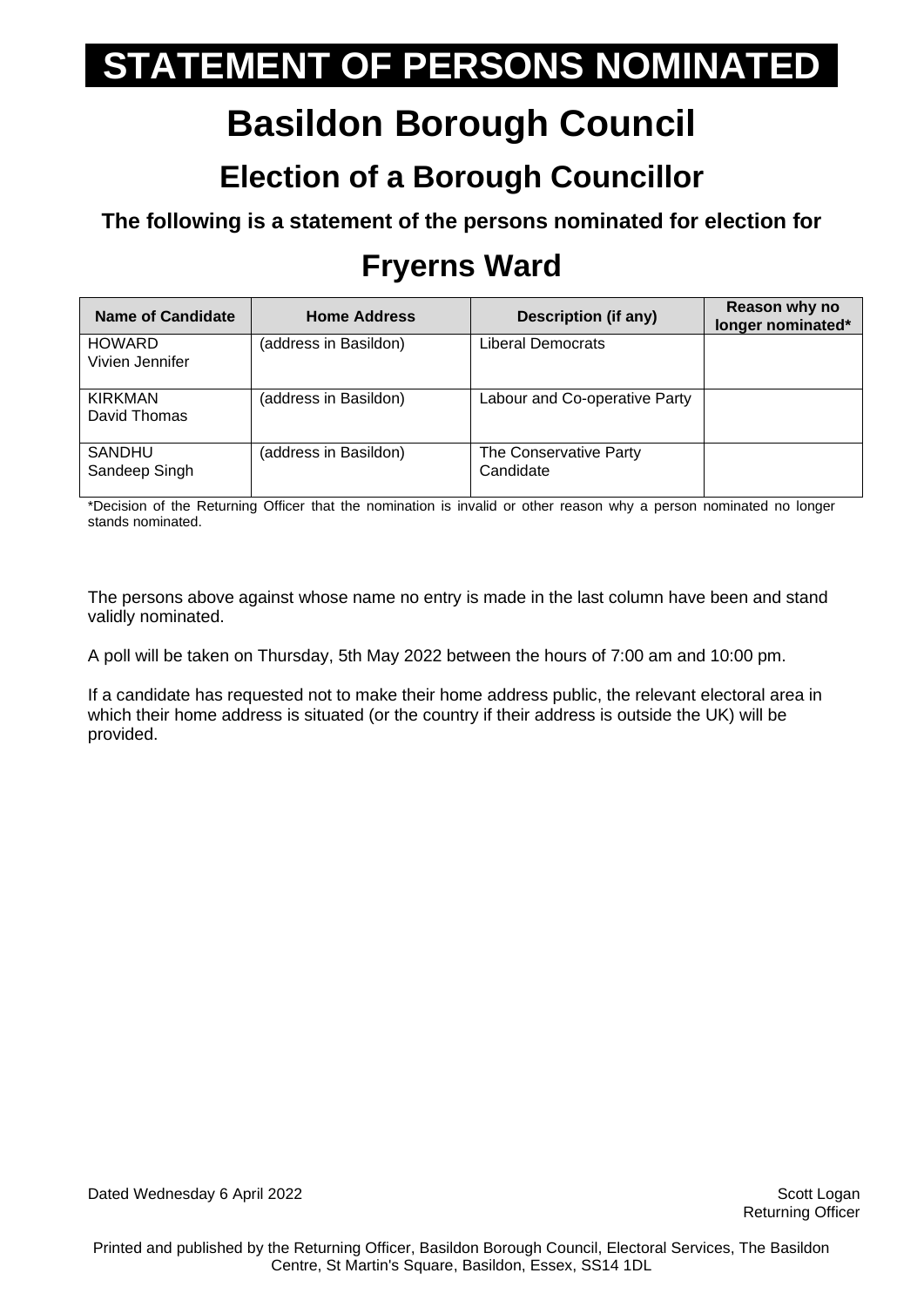## **Basildon Borough Council**

#### **Election of a Borough Councillor**

**The following is a statement of the persons nominated for election for**

### **Laindon Park Ward**

| <b>Name of Candidate</b>                   | <b>Home Address</b>                                   | <b>Description (if any)</b>                      | Reason why no<br>longer nominated* |
|--------------------------------------------|-------------------------------------------------------|--------------------------------------------------|------------------------------------|
| <b>BATEMAN</b><br><b>Christopher David</b> | (address in Basildon)                                 | <b>British Democrats</b>                         |                                    |
| <b>GODDARD</b><br>David John               | (address in Basildon)                                 | Labour Party                                     |                                    |
| <b>HENRY</b><br>Jeff                       | 75 Mellow Purgess Close,<br>Basildon, Essex, SS15 5XT | The Conservative Party<br>Candidate              |                                    |
| <b>MCCARTHY</b><br>Stephen Edward          | (address in Basildon)                                 | Liberal Democrats                                |                                    |
| <b>MURRAY</b><br>David                     | 86 Rowenhall, Basildon,<br>Essex, SS15 6SF            | <b>Trade Unionist and Socialist</b><br>Coalition |                                    |

\*Decision of the Returning Officer that the nomination is invalid or other reason why a person nominated no longer stands nominated.

The persons above against whose name no entry is made in the last column have been and stand validly nominated.

A poll will be taken on Thursday, 5th May 2022 between the hours of 7:00 am and 10:00 pm.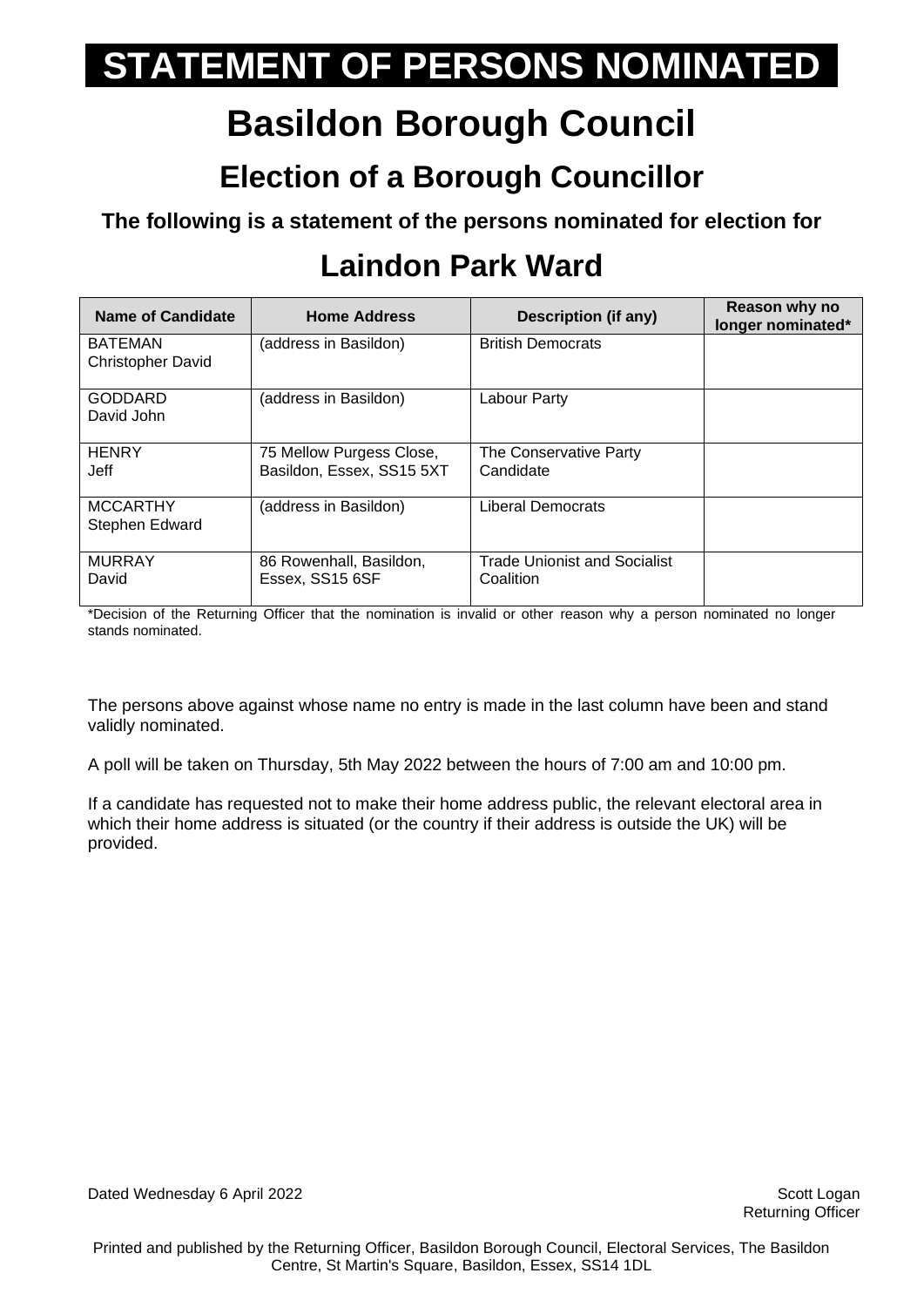## **Basildon Borough Council**

#### **Election of a Borough Councillor**

**The following is a statement of the persons nominated for election for**

### **Langdon Hills Ward**

| <b>Name of Candidate</b>       | <b>Home Address</b>                               | Description (if any)                | Reason why no<br>longer nominated* |
|--------------------------------|---------------------------------------------------|-------------------------------------|------------------------------------|
| <b>ALLEN</b><br>Chris          | 46 Shakespeare Avenue,<br>Langdon Hills, SS16 6DN | The Conservative Party<br>Candidate |                                    |
| <b>BROWN</b><br>Walter         | (address in Basildon)                             | Independent                         |                                    |
| <b>MAY</b><br>Christopher John | (address in Basildon)                             | Liberal Democrats                   |                                    |
| <b>ZWENGUNDE</b><br>Clarence   | (address in Basildon)                             | Labour Party                        |                                    |

\*Decision of the Returning Officer that the nomination is invalid or other reason why a person nominated no longer stands nominated.

The persons above against whose name no entry is made in the last column have been and stand validly nominated.

A poll will be taken on Thursday, 5th May 2022 between the hours of 7:00 am and 10:00 pm.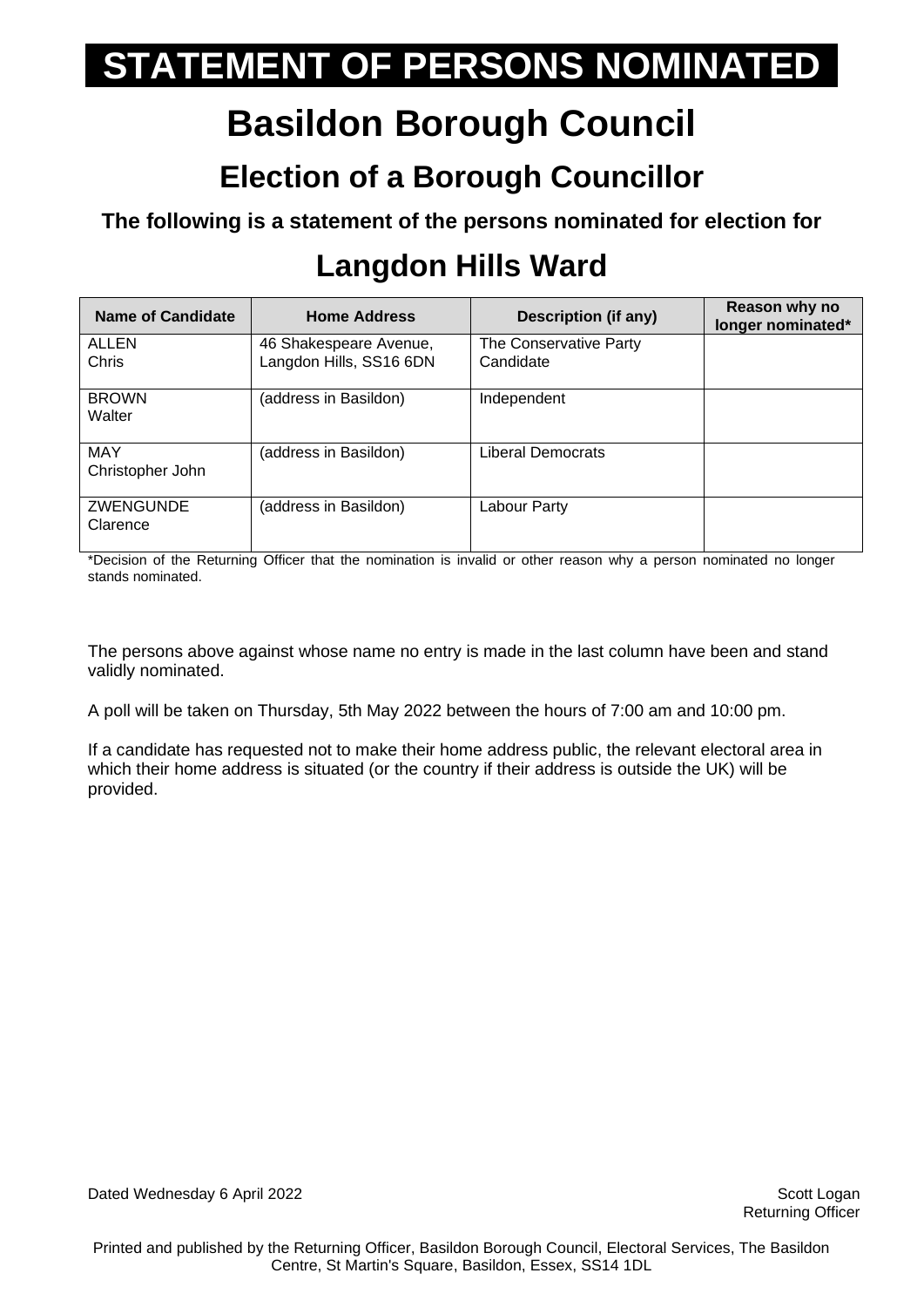## **Basildon Borough Council**

#### **Election of a Borough Councillor**

**The following is a statement of the persons nominated for election for**

### **Lee Chapel North Ward**

| <b>Name of Candidate</b>       | <b>Home Address</b>                           | Description (if any)                | Reason why no<br>longer nominated* |
|--------------------------------|-----------------------------------------------|-------------------------------------|------------------------------------|
| CAIRA-NEESON<br>Susanna        | (address in Basildon)                         | The Labour Party Candidate          |                                    |
| <b>SAGGERS</b><br>Norma Vivien | 27 Spire Road, Basildon,<br><b>SS15 5GF</b>   | Reform UK                           |                                    |
| <b>SHUKLA</b><br>Deepak        | 5 Finches Chase, Basildon,<br><b>SS15 5YL</b> | The Conservative Party<br>Candidate |                                    |

\*Decision of the Returning Officer that the nomination is invalid or other reason why a person nominated no longer stands nominated.

The persons above against whose name no entry is made in the last column have been and stand validly nominated.

A poll will be taken on Thursday, 5th May 2022 between the hours of 7:00 am and 10:00 pm.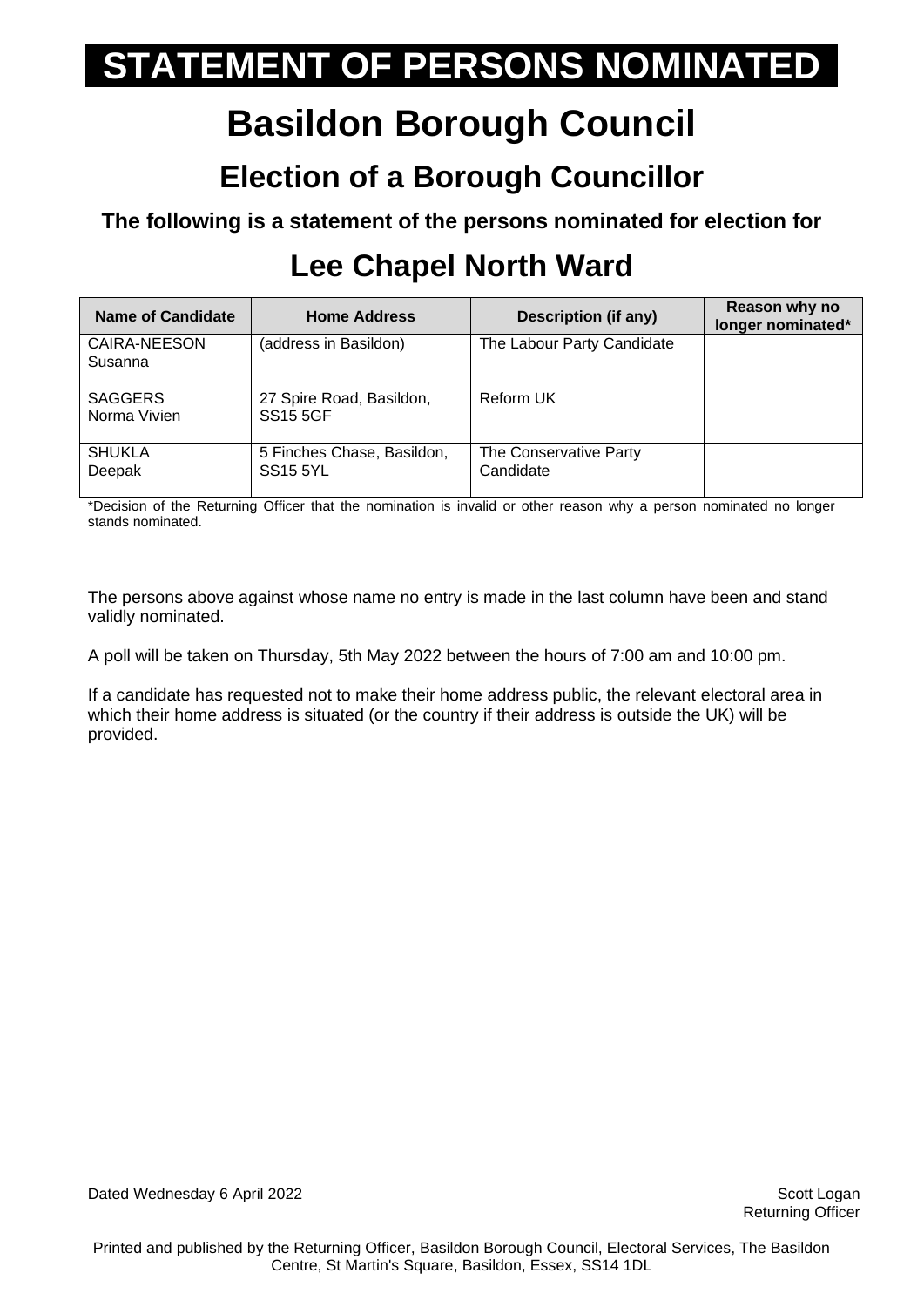## **Basildon Borough Council**

#### **Election of a Borough Councillor**

**The following is a statement of the persons nominated for election for**

### **Nethermayne Ward**

| Name of Candidate                         | <b>Home Address</b>   | Description (if any)                | Reason why no<br>longer nominated* |
|-------------------------------------------|-----------------------|-------------------------------------|------------------------------------|
| <b>NICE</b><br>Stephen William            | (address in Basildon) | <b>Liberal Democrats</b>            |                                    |
| <b>OKORAFOR</b><br>Chima                  | (address in Basildon) | The Conservative Party<br>Candidate |                                    |
| <b>SMITH</b><br>Kerry James Daryl<br>Luke | (address in Basildon) | Independent                         |                                    |
| <b>WRIGHT</b><br>Dylan Montgomery         | (address in Basildon) | Labour Party                        |                                    |

\*Decision of the Returning Officer that the nomination is invalid or other reason why a person nominated no longer stands nominated.

The persons above against whose name no entry is made in the last column have been and stand validly nominated.

A poll will be taken on Thursday, 5th May 2022 between the hours of 7:00 am and 10:00 pm.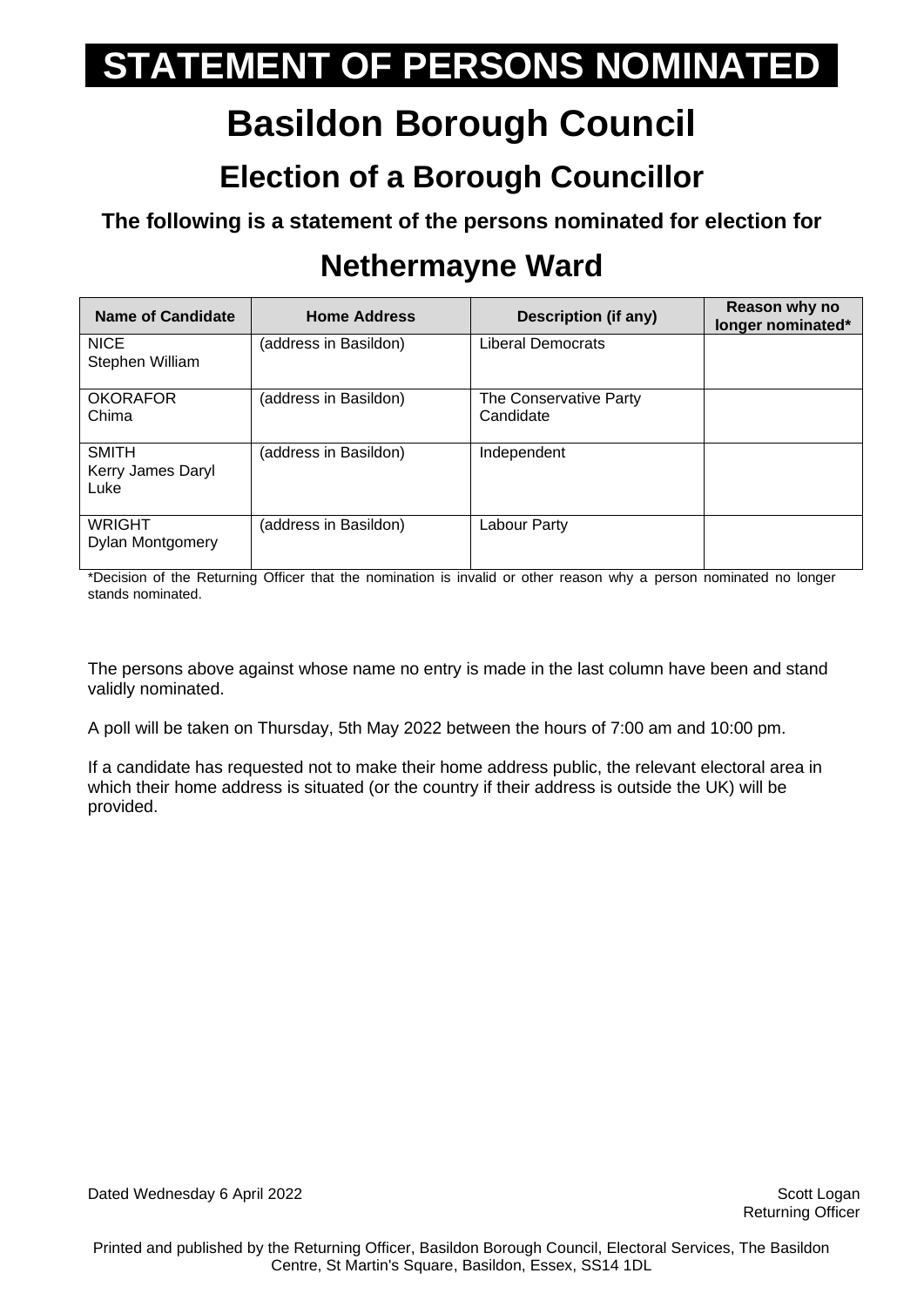## **Basildon Borough Council**

#### **Election of a Borough Councillor**

**The following is a statement of the persons nominated for election for**

### **Pitsea North West Ward**

| Name of Candidate               | <b>Home Address</b>                            | Description (if any)                | Reason why no<br>longer nominated* |
|---------------------------------|------------------------------------------------|-------------------------------------|------------------------------------|
| <b>FERGUSON</b><br>Jack Anthony | (address in Basildon)                          | Labour Party                        |                                    |
| <b>GASCOYNE</b><br>Sam          | (address in Basildon)                          | The Conservative Party<br>Candidate |                                    |
| <b>HOWARD</b><br>Martin Keith   | 40 Nevendon Road,<br>Basildon, Essex, SS13 1AW | Liberal Democrats                   |                                    |

\*Decision of the Returning Officer that the nomination is invalid or other reason why a person nominated no longer stands nominated.

The persons above against whose name no entry is made in the last column have been and stand validly nominated.

A poll will be taken on Thursday, 5th May 2022 between the hours of 7:00 am and 10:00 pm.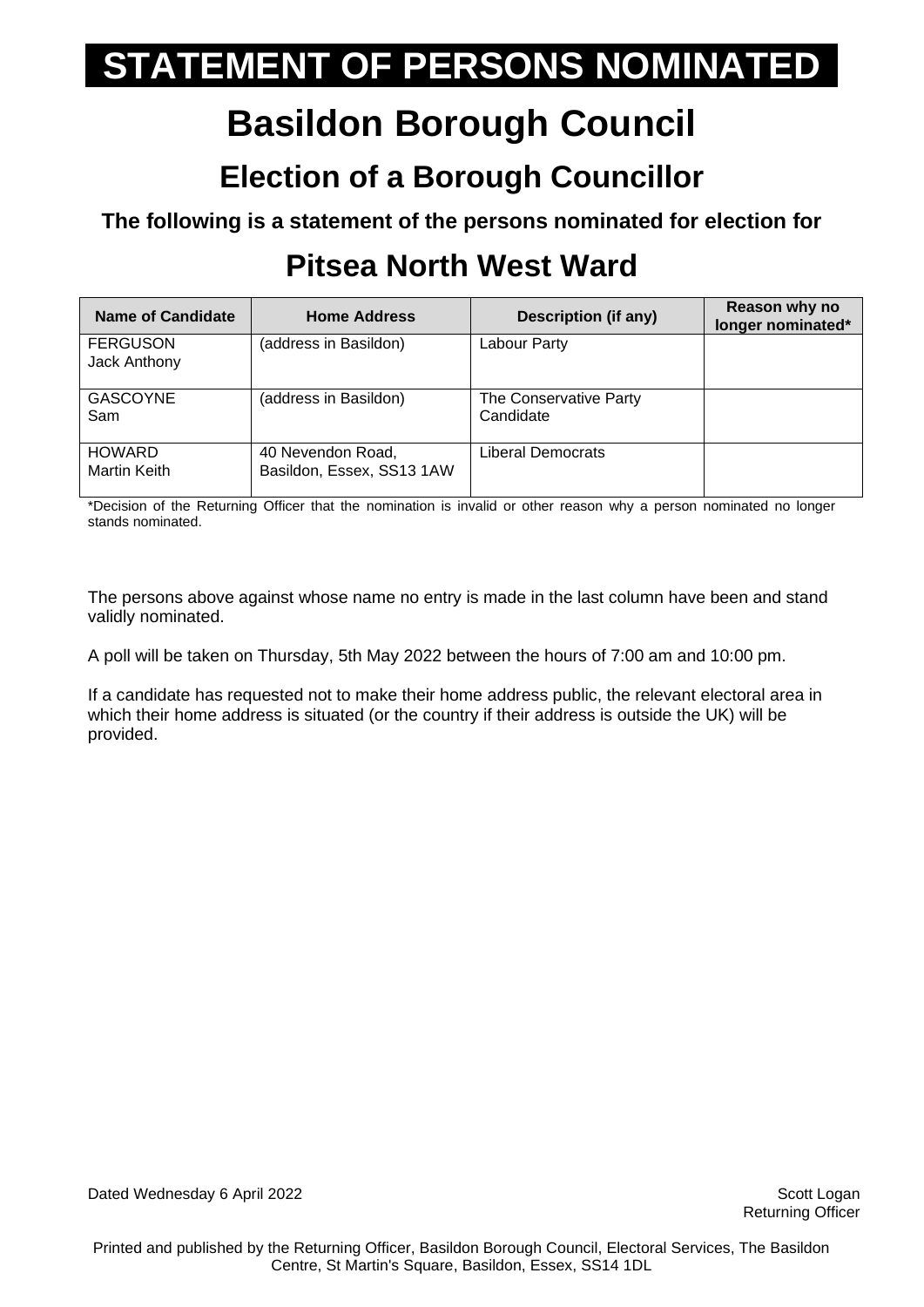## **Basildon Borough Council**

#### **Election of a Borough Councillor**

**The following is a statement of the persons nominated for election for**

### **Pitsea South East Ward**

| <b>Name of Candidate</b> | <b>Home Address</b>                       | Description (if any)                | Reason why no<br>longer nominated* |
|--------------------------|-------------------------------------------|-------------------------------------|------------------------------------|
| <b>BAKER</b><br>Michael  | (address in Basildon)                     | Labour Party                        |                                    |
| MACKENZIE<br>Luke        | 17 Helmores, Basildon,<br>Essex, SS15 6SA | The Conservative Party<br>Candidate |                                    |

\*Decision of the Returning Officer that the nomination is invalid or other reason why a person nominated no longer stands nominated.

The persons above against whose name no entry is made in the last column have been and stand validly nominated.

A poll will be taken on Thursday, 5th May 2022 between the hours of 7:00 am and 10:00 pm.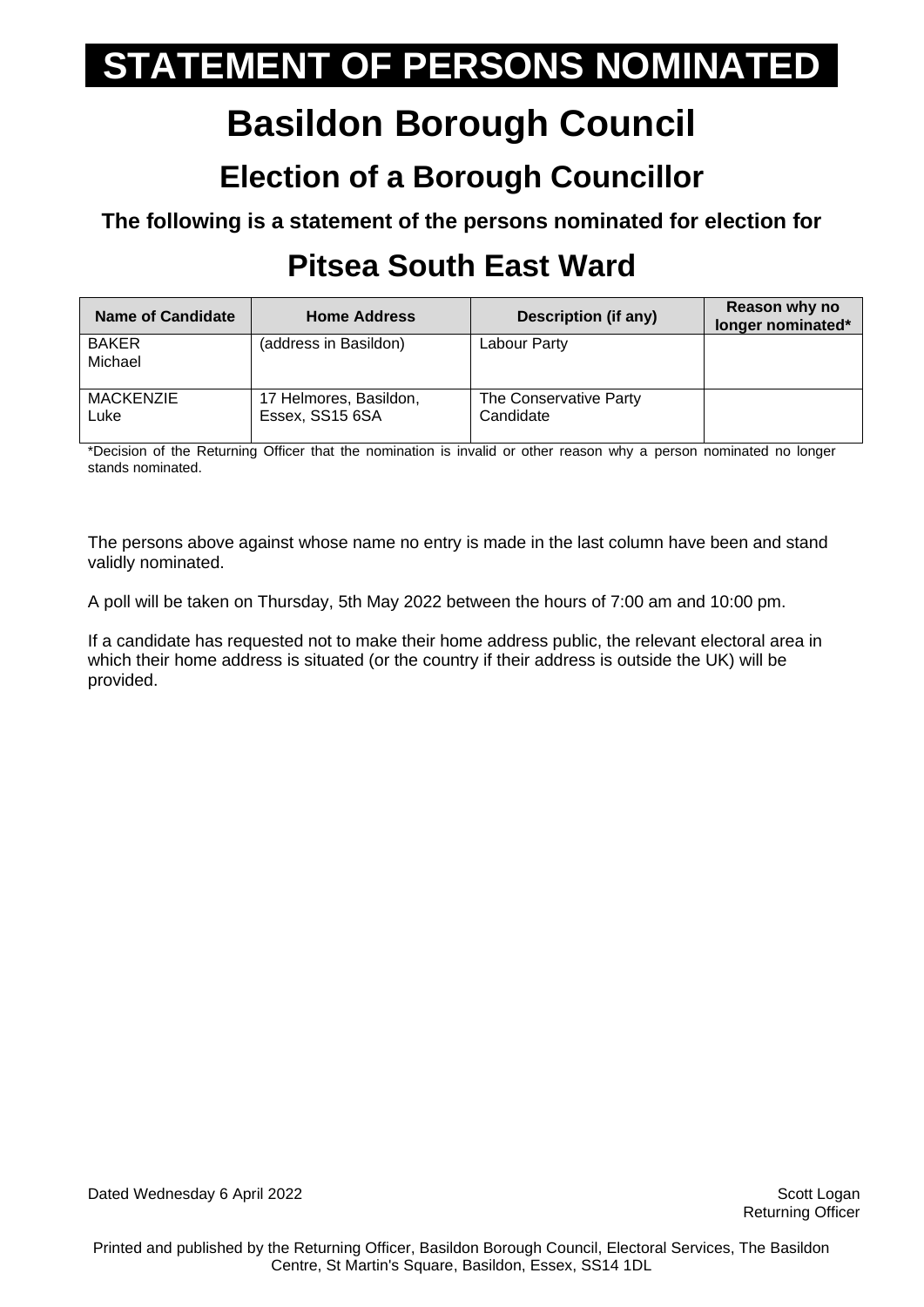## **Basildon Borough Council**

#### **Election of a Borough Councillor**

**The following is a statement of the persons nominated for election for**

### **Wickford Castledon Ward**

| <b>Name of Candidate</b>              | <b>Home Address</b>                                           | Description (if any)                | Reason why no<br>longer nominated* |
|---------------------------------------|---------------------------------------------------------------|-------------------------------------|------------------------------------|
| MOTT<br>Stewart Adrian                | (address in Basildon)                                         | Liberal Democrats                   |                                    |
| <b>MYERS</b><br>Alex                  | 12 Bakers Court, Hodgson<br>Way, Wickford, Essex, SS11<br>8YL | The Conservative Party<br>Candidate |                                    |
| <b>SANSOM</b><br>Charlie              | (address in Basildon)                                         | Wickford Independents               |                                    |
| <b>WRIGHT</b><br><b>Matthew Klaus</b> | 76 Elder Avenue, Wickford,<br>Essex, SS12 0LU                 | Labour Party                        |                                    |

\*Decision of the Returning Officer that the nomination is invalid or other reason why a person nominated no longer stands nominated.

The persons above against whose name no entry is made in the last column have been and stand validly nominated.

A poll will be taken on Thursday, 5th May 2022 between the hours of 7:00 am and 10:00 pm.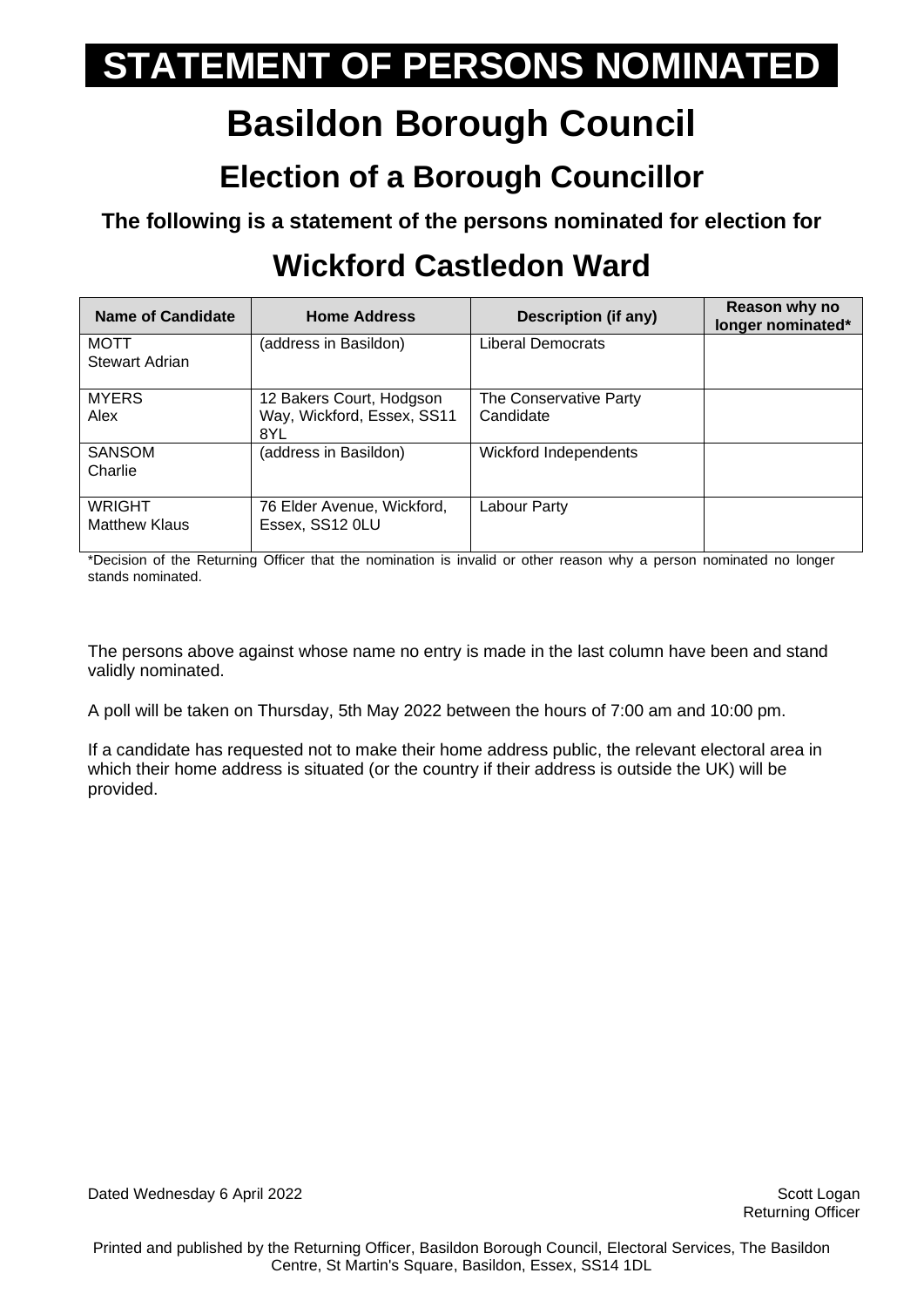## **Basildon Borough Council**

#### **Election of a Borough Councillor**

**The following is a statement of the persons nominated for election for**

### **Wickford North Ward**

| <b>Name of Candidate</b>      | <b>Home Address</b>                                     | Description (if any)                | Reason why no<br>longer nominated* |
|-------------------------------|---------------------------------------------------------|-------------------------------------|------------------------------------|
| <b>HAMMOND</b><br>Trevor      | 7 Wethersfield Way,<br>Shotgate, Wickford, SS11<br>8XX  | <b>Wickford Independents</b>        |                                    |
| <b>HOAD</b><br>Nicola Denise  | 13 Jacks Close, Wickford,<br><b>SS<sub>11</sub></b> 8ED | Liberal Democrats                   |                                    |
| <b>HOLLIMAN</b><br>Peter John | 48 Highcliffe Close, Wickford,<br><b>SS11 8JY</b>       | The Conservative Party<br>Candidate |                                    |
| <b>NEMETH</b><br>Joseph David | (address in Basildon)                                   | Labour Party                        |                                    |

\*Decision of the Returning Officer that the nomination is invalid or other reason why a person nominated no longer stands nominated.

The persons above against whose name no entry is made in the last column have been and stand validly nominated.

A poll will be taken on Thursday, 5th May 2022 between the hours of 7:00 am and 10:00 pm.